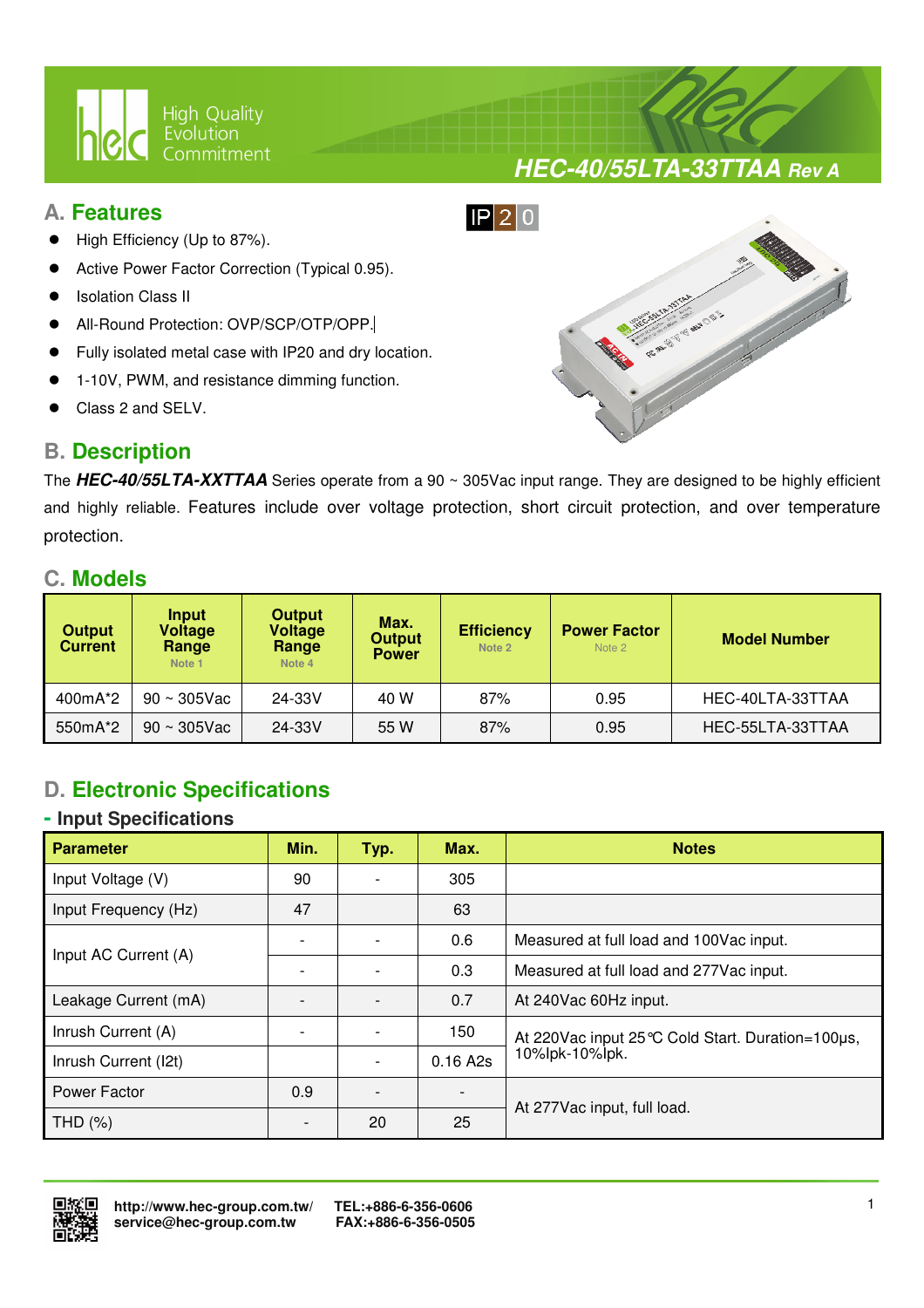

 $\overline{a}$ 



#### **- Output Specifications**

| <b>Parameter</b>             | Min. | Typ. | Max.  | <b>Notes</b>                                                                           |
|------------------------------|------|------|-------|----------------------------------------------------------------------------------------|
| Output Current (mA)          |      |      |       |                                                                                        |
| $I_0 = 400$ mA $*2$          | 380  |      | 420   |                                                                                        |
| $I_0 = 550$ m $A^*2$         | 522  |      | 558   |                                                                                        |
| No Load Output Voltage (V)   |      |      |       |                                                                                        |
| $I_0 = 400$ mA*2             |      |      | 50    | There will be no damage or hazardous conditions<br>occurred with no loading.           |
| $I_0 = 550$ mA*2             |      |      |       |                                                                                        |
|                              |      |      | 1%    | Measured by 20 MHz bandwidth oscilloscopes and                                         |
| Output Ripple Voltage (V)    |      |      | Vomax | the output paralleled a 0.1 uF ceramic capacitor and<br>a 10uF electrolytic capacitor. |
| Output Voltage Overshoot (%) |      |      | 110   | At full load condition.                                                                |
| Line Regulation (%)          |      |      | ±3    |                                                                                        |
| Load Regulation (%)          |      |      | ±5    |                                                                                        |
| Turn-on Delay Time (s)       |      | 0.5  | 1.0   | Measured at 220Vac input.                                                              |

# **- General Specifications**

| <b>Parameter</b>                  | Min.    | Typ.                      | Max. | <b>Notes</b>                                                                                                                                                  |
|-----------------------------------|---------|---------------------------|------|---------------------------------------------------------------------------------------------------------------------------------------------------------------|
| Efficiency (%)                    |         |                           |      |                                                                                                                                                               |
| $I_0 = 400$ mA*2                  |         |                           | 87   | Measured at full load and 120Vac input.                                                                                                                       |
| $I_0 = 550 \text{ mA}^*$ 2        |         |                           |      |                                                                                                                                                               |
| Efficiency (%)                    |         |                           |      |                                                                                                                                                               |
| $I_0 = 400$ mA $*2$               |         |                           | 87   | Measured at full load and 277 Vac input.                                                                                                                      |
| $I_0 = 550$ mA*2                  |         |                           |      |                                                                                                                                                               |
| MTBF (hours)                      | 320,000 |                           |      | Measured at full load 50°C ambient temperature<br>(MIL-HDBK-217F).                                                                                            |
| Life Time (hours)                 |         | 100,000                   |      | Measured at rated input voltage with full load, Case<br>temperature=60 $\degree$ $\degree$ $\degree$ Tc point. See life time vs. Tc<br>curve for the details. |
| Case Temperature $(\mathcal{C})$  |         |                           | 80   |                                                                                                                                                               |
| Dimensions Millimeters(L x W x H) |         | $195 \times 84 \times 35$ |      |                                                                                                                                                               |

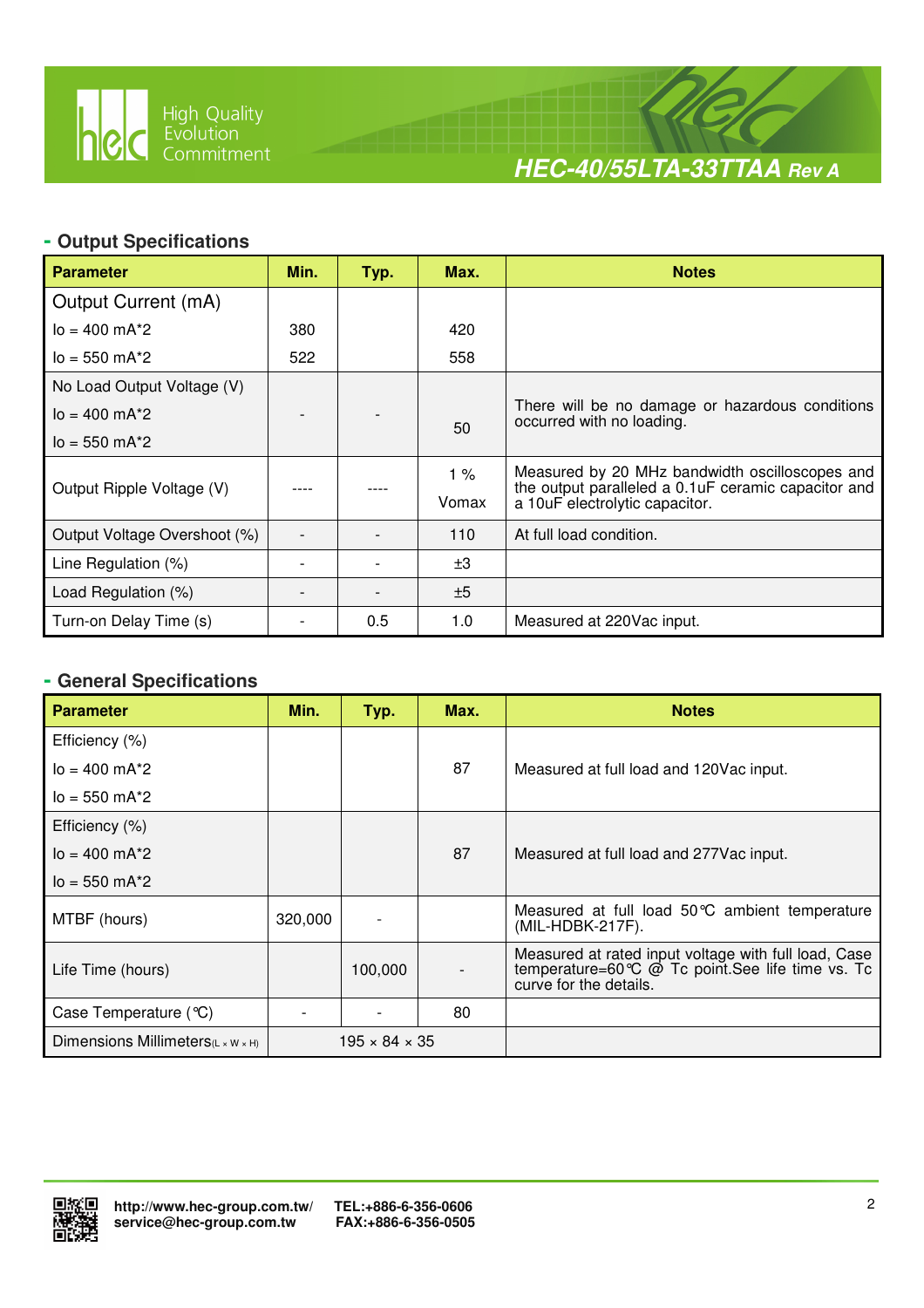

 $\overline{a}$ 



#### **- Protection Functions**

| <b>Parameter</b>     | Min.                                                                                                                                                       | Typ. | Max.                                                                                            | <b>Notes</b>                                                        |  |  |  |
|----------------------|------------------------------------------------------------------------------------------------------------------------------------------------------------|------|-------------------------------------------------------------------------------------------------|---------------------------------------------------------------------|--|--|--|
| Over Voltage         |                                                                                                                                                            |      | 1.50 Vo                                                                                         | Hiccup mode. The power supply shall be self-recovery when the fault |  |  |  |
| Protection           |                                                                                                                                                            |      |                                                                                                 | condition is removed.                                               |  |  |  |
| Over Temperature     |                                                                                                                                                            |      | The power supply shall be protected when the condition of abnormal temperature rising occurred. |                                                                     |  |  |  |
| Protection           | The power supply shall shutdown before component damage and no hazardous condition occurred.                                                               |      |                                                                                                 |                                                                     |  |  |  |
| <b>Short Circuit</b> | No damage shall occur when any output operating in a short circuit condition. The power supply shall be self-recovery when the fault condition is removed. |      |                                                                                                 |                                                                     |  |  |  |
| Protection           |                                                                                                                                                            |      |                                                                                                 |                                                                     |  |  |  |

#### **- Environmental Specifications**

| <b>Parameter</b>           | Min. | Typ.                     | Max.  | <b>Notes</b>                                                        |
|----------------------------|------|--------------------------|-------|---------------------------------------------------------------------|
| Operating Temperature (°C) | -40  | $\overline{\phantom{a}}$ | $+60$ | Humidity: 20% RH to 80% RH; See Derating Curve for<br>more details. |
| Storage Temperature (°C)   | -40  | $\overline{\phantom{a}}$ | $+80$ | Humidity: 10% RH to 90% RH.                                         |

#### **- Safety and EMC Compliance**

| <b>Safety Category Note 6</b> | <b>Standard</b>                                                            |
|-------------------------------|----------------------------------------------------------------------------|
| UL/CUL                        | UL8750, UL1310 Class 2, CSA C22.2 NO. 223-M91 Class 2.                     |
| <b>CE</b>                     | EN 61347-1, EN61347-2-13.                                                  |
| <b>EMI Standards</b>          | <b>Notes</b>                                                               |
| EN 55015                      | Conducted emission Test & Radiated emission Test.                          |
| EN 61000-3-2                  | Harmonic current emissions.                                                |
| EN 61000-3-3                  | Voltage fluctuations & flicker.                                            |
| FCC Part 15                   | FCC 47 CFR Part 15 Subpart B, ICES-003 Issue 4 ANSI C63.4-2003             |
| <b>EMS Standards</b>          | <b>Notes</b>                                                               |
| EN 61000-4-2                  | Electrostatic Discharge (ESD): 8 KV air discharge, 4 KV contact discharge. |
| EN 61000-4-3                  | Radio-Frequency Electromagnetic Field Susceptibility Test-RS.              |
| EN 61000-4-4                  | Electrical Fast Transient / Burst-EFT: Level 2, Criteria A.                |
| EN 61000-4-5                  | Surge Immunity Test: AC Power Line: line to line 1 KV.                     |
| EN 61000-4-6                  | Conducted Radio Frequency Disturbances Test-CS.                            |
| EN 61000-4-8                  | Power Frequency Magnetic Field Test.                                       |
| EN 61000-4-11                 | Voltage Dips.                                                              |
| EN 61547                      | Electromagnetic Immunity Requirements Applies To Lighting Equipment.       |

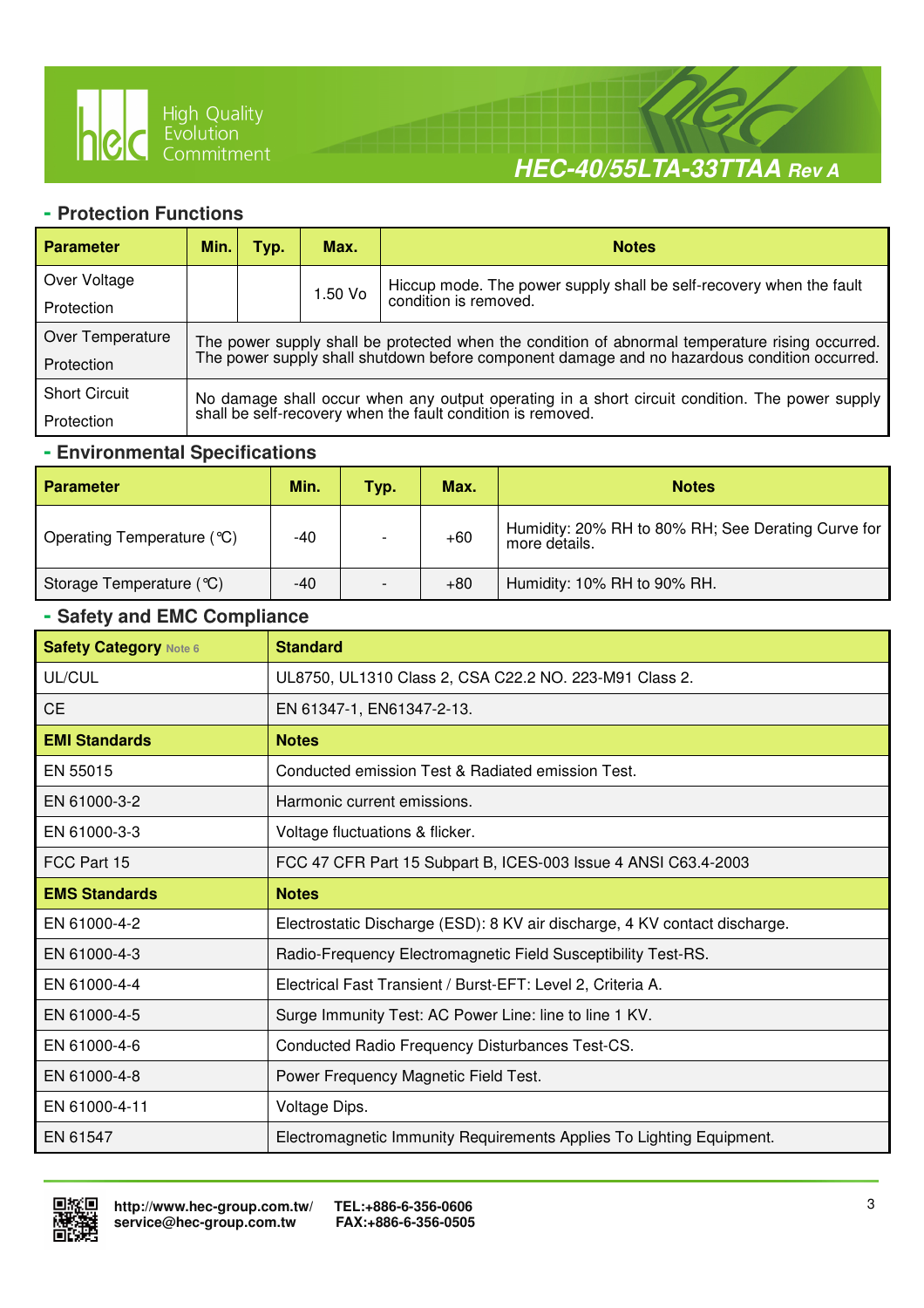

**HEC-40/55LTA-33TTAA Rev A**

#### **Notes:**

- 1. Normal input voltage range 100~277Vac.
- 2. Measured at input 220V with a full load.
- 3. All specifications are typical at 25 °C unless otherwise stated.

 $\overline{a}$ 

- 4. Constant current operation region is preferably 75%~100% rated output voltage. This is the suitable operation region for LED related applications, but please reconfirm special electrical requirements for some specific system design.
- 5. Derating may be needed under low input voltages. Please check the static curve for more details.
- 6. The power supply is considered as a component that will be operated in combination with final equipment. Since EMC performance will be affected by

the complete installation, the final equipment manufacturers must re-qualify EMC Directive on the complete installation again

#### **E. Dimming Control**

The dimmer control is operated from an input signal (DC voltage / PWM signal / Variable Resistor). Please refer to the diagram.



#### **Notes:**

1. If the dimming pin is not used, Dimming pin can be open.

| <b>Parameter</b>                              | Min. | Typ.                     | Max.    | <b>Notes</b> |
|-----------------------------------------------|------|--------------------------|---------|--------------|
| 1-10V Dimming Voltage (V)                     |      | $\overline{\phantom{a}}$ | $+10.8$ |              |
| <b>PWM Signal</b>                             | 5    | 10                       | $+10.8$ |              |
| 0~10K $\Omega$ Variable Resistor ( $\Omega$ ) | -0   | $\overline{\phantom{0}}$ | $+10K$  |              |

#### **- Dimming Model Output Voltage Range**

| Parameter       | Min. | Typ.                     | Max. | <b>Notes</b>                  |
|-----------------|------|--------------------------|------|-------------------------------|
| $lo = 400 mA*2$ | 24   | $\overline{\phantom{0}}$ | 33   | Measured at 100-277Vac input. |

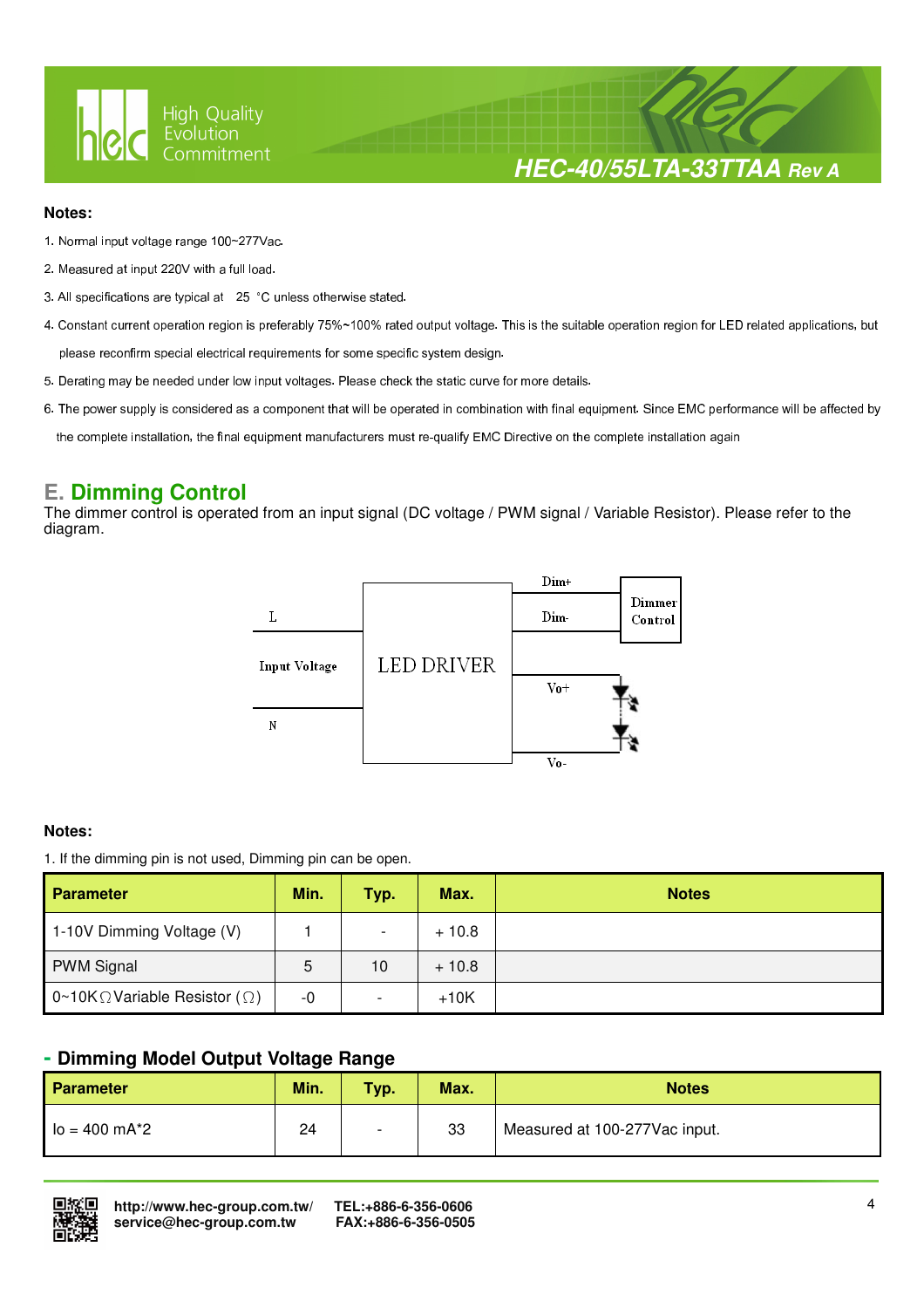

#### **- DC Voltage Dimming Curve**



#### **- PWM Signal Dimming Curve**

**Output Current vs. PWM Signal** 



#### **- Variable Resistor Curve**

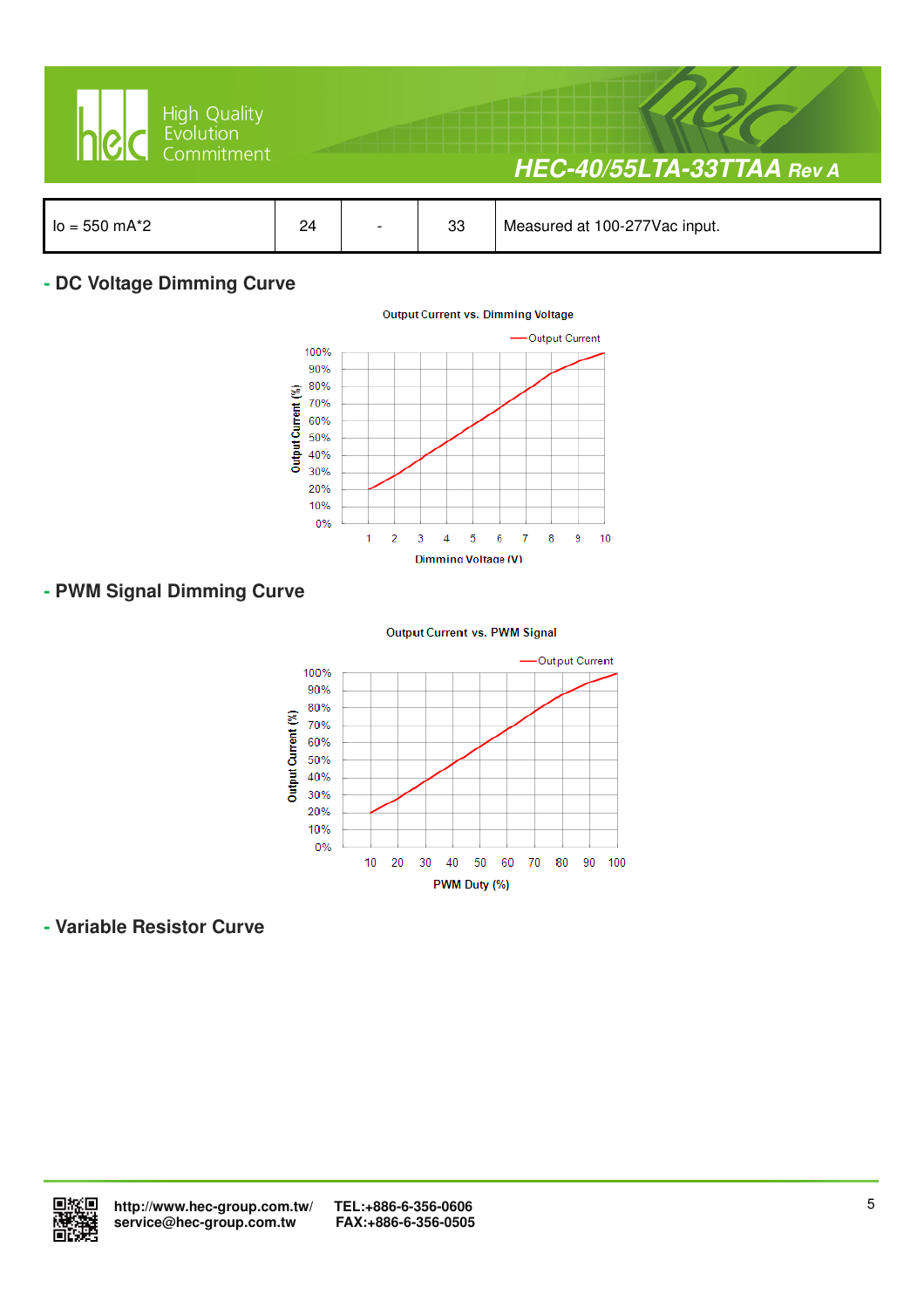

 $\overline{a}$ 







# **F. Electronic Curve**

#### **- Derating Curve**



#### **- Static Curve**



Input Voltage (V)

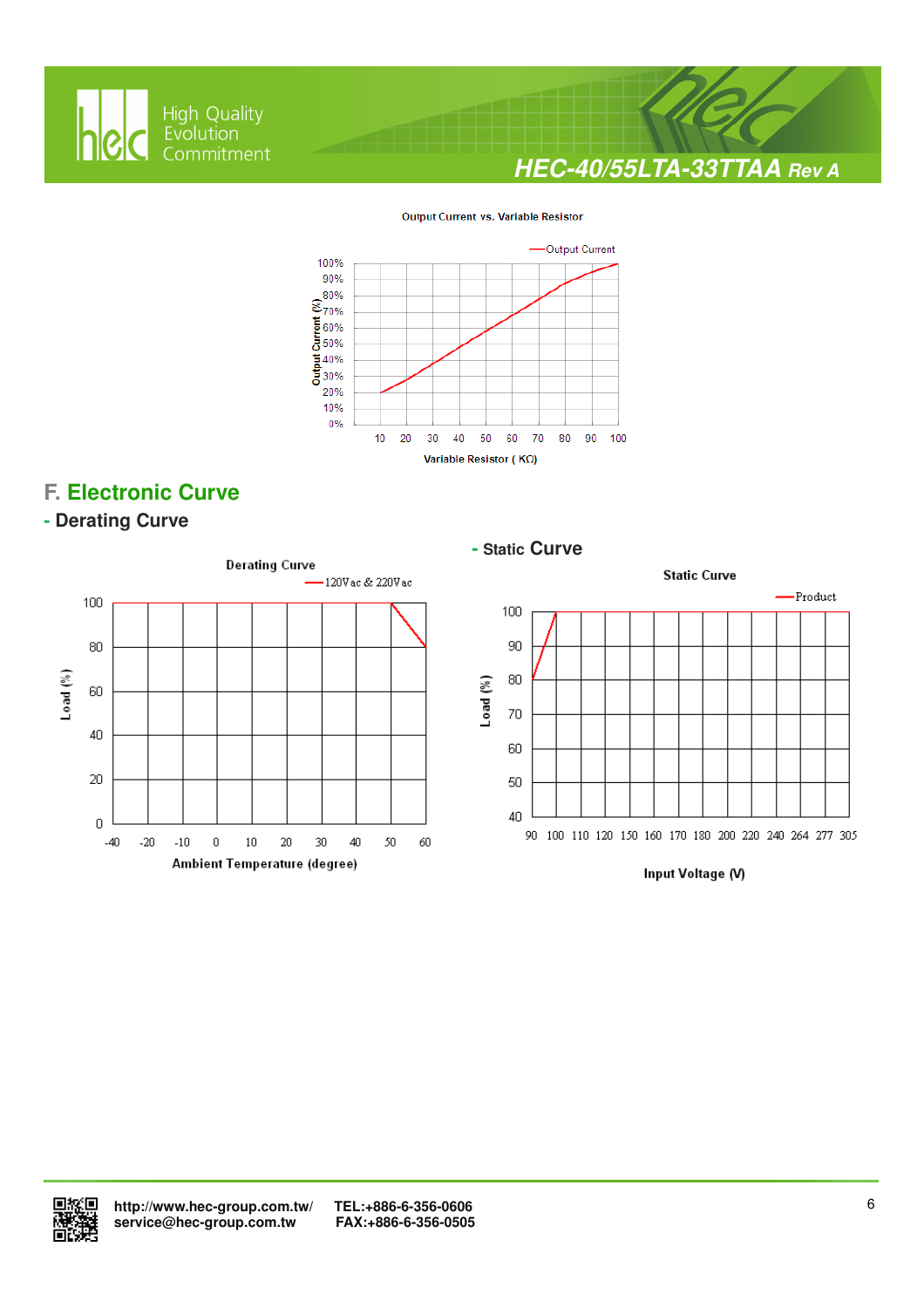

# **- Efficiency Characteristics Curve**

#### **- Power Factor Characteristics Curve**

 $\overline{a}$ 





**HEC-40/55LTA-33TTAA Rev A**

# **- Life Time vs. Case Temperature Curve**



# **G. Mechanical Outline**